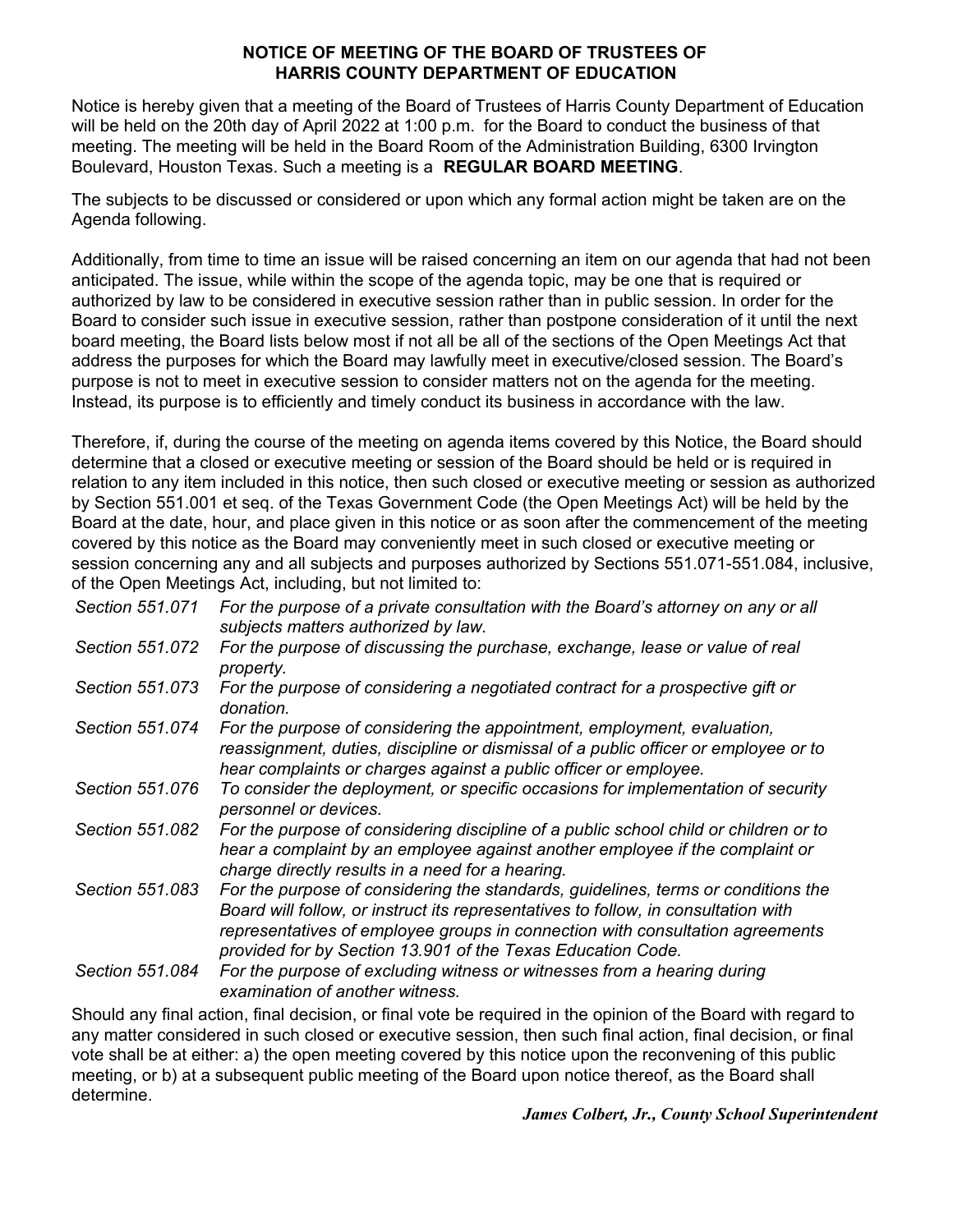

A Regular Meeting of the Board of Trustees of Harris County Department of Education will be held April 20, 2022, beginning at 1:00 p.m.

The subjects to be discussed or considered or upon which any formal action may be taken are as listed below. Items do not have to be taken in the order shown on this meeting notice.

Unless removed from the consent agenda, items identified within the consent agenda will be acted on at one time.

- 1. **Invocation -** Donald Mims, Records Management
- 2. **Pledge of Allegiance to the US flag** Armando Rodriguez, Head Start
- 3. **Pledge of Allegiance to the Texas flag** Armando Rodriguez, Head Start
- 4. **Open Forum** Gov't Code 551.003 (5) Public Participation. Pursuant to Policy BED (Local), a citizen who wishes to speak may do so by completing a participation request card available at the Board room at least 10 minutes prior to a regular Board meeting.
- 5. **Reports and presentations**
	- A. **Employee of the Month** Natasha Truitt, Executive Director of Human Resources
	- B. **Superintendent Monthly Report** James Colbert, Jr.
	- C. **Annual Division Update on Records Management -** Curtis W. Davis, Director
	- D. **Annual Division Update on Head Start** Venetia Peacock, Senior Director
	- E. **Other reports from Board members** concerning attendance or participation in a board or HCDE-related conference, event, activity, or committee; accolades for an HCDE staff member or other deserving person.
	- F. **Report of Board Committees -** Committee Chairs
	- G. **Monthly Financial Reports through 02/28/2022 -** Dr. Jesus Amezcua, Assistant Superintendent for Business Services
	- H. **Presentation of 2022 Excellence in Finance Award** Dr. Jesus Amezcua, Assistant Superintendent for Business Services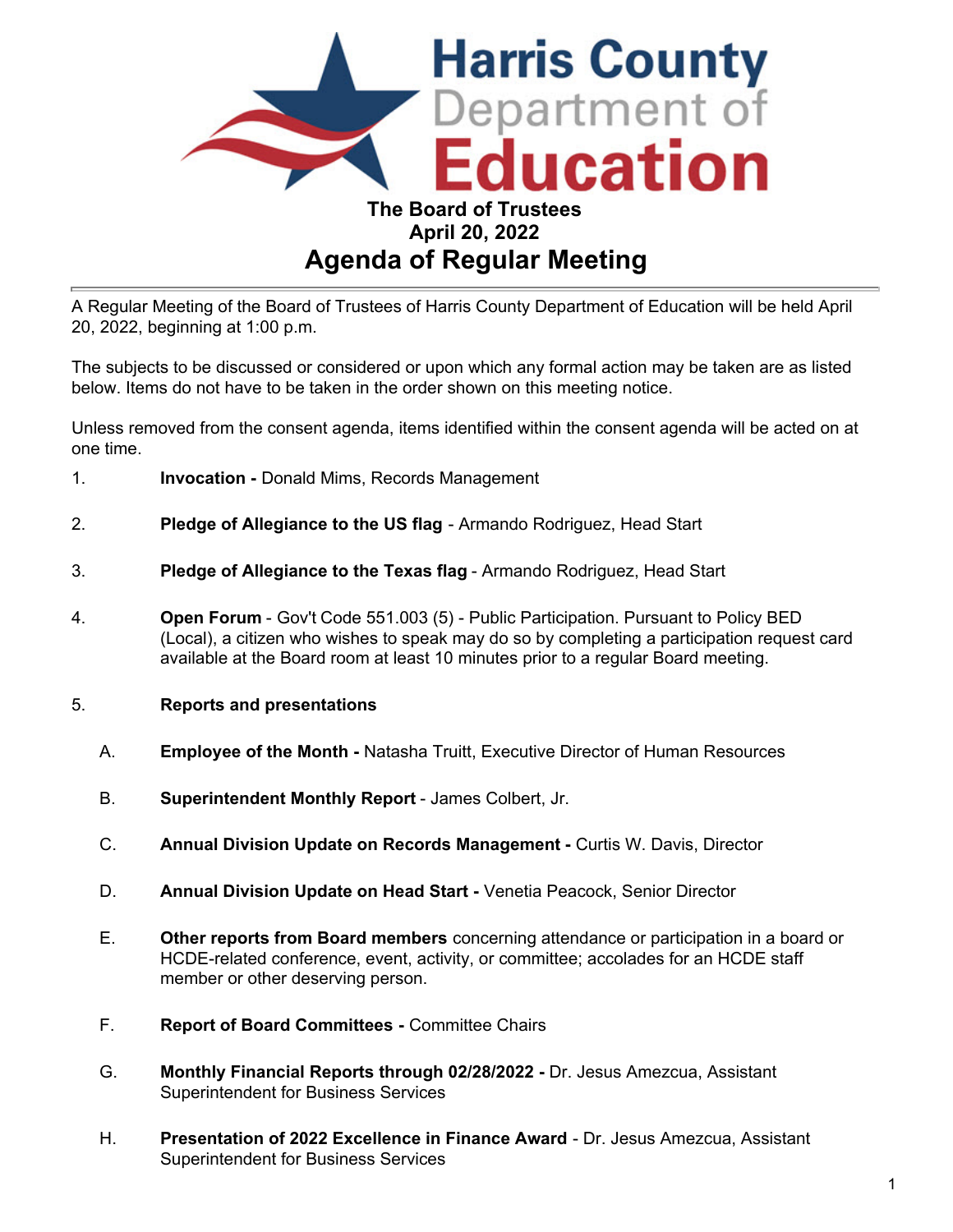I. **Presentation of 2022 Excellence in Purchasing Award -** Dr. Jesus Amezcua, Assistant Superintendent for Business Services

# 6. **ACTION ITEMS - CONSENSUS**

- A. Consider ratification/approval of the following Business Services items:
	- 1. Disbursement Report
	- 2. Budget Amendment Report
	- 3. Monthly Investment Report for February 2022
- B. Consider ratification/approval of the following Board Meeting Minutes:
	- 1. 02/08/2022 Policy Committee
	- 2. 02/23/2022 Board Meeting
- C. Consider ratification/approval of the following grant proposals:
	- 1. **Approval to submit a grant application for grant (06HP000311) to the U.S. Department of Health and Human Services (HHS), Office of Head Start (OHS), in the amount of \$4,792,502** for continued funding of HCDE Early Head Start – Child Care Partnerships for the 9/1/2022 to 8/31/2023 budget period.
	- 2. **Approval to request a budget revision for Grant Number 06TD000179 to the U.S. Department of Health and Human Services (HHS), Office of Head Start (OHS),** for budget period 02/01/2021 through 01/31/2023. Requesting approval for this budget-neutral action is a requirement of the U.S. Department of Health and Human Services (HHS), Office of Head Start (OHS).
	- 3. **Approval to submit an application to request a No-Cost Extension for the Coolwood Head Start Construction Grant (06TD000179)** to the U.S. Department of Health and Human Services (HHS), Office of Head Start (OHS).
	- 4. **Approval of Memorandum of Understanding Contracts (non-monetary) for the CASE for Kids Afterschool Strategic Investment (ASI) program:** CASE for Kids certifies afterschool investments of public funds though two collaborators as part of HCDE's Houston Galveston Area Council (HGAC) contract: Harris County/Harris County Commissioner Precinct I and Harris County/Harris County Public Library.
- D. Consider ratification/approval of the following Interlocal Contracts:
	- 1. **Ratification of Interlocal (expenditure) contract for FY 2022 CASE for Kids Nita M. Lowey 21st Century Community Learning Center(s) Cycle 10, Year 4 grant, in the aggregate amount of \$129,500 with the following entity:** Southwest Schools (Charter) for Southwest Bissonnet Elementary in the amount of \$129,500 (110 students served).
	- 2. **Approval of Stafford MSD Interlocal (revenue) contract amendment for FY 2022 for occupational and physical therapy services in the aggregate amount of \$16,388** with School-Based Therapy Services. Added 16 OT/PT days to the original contract.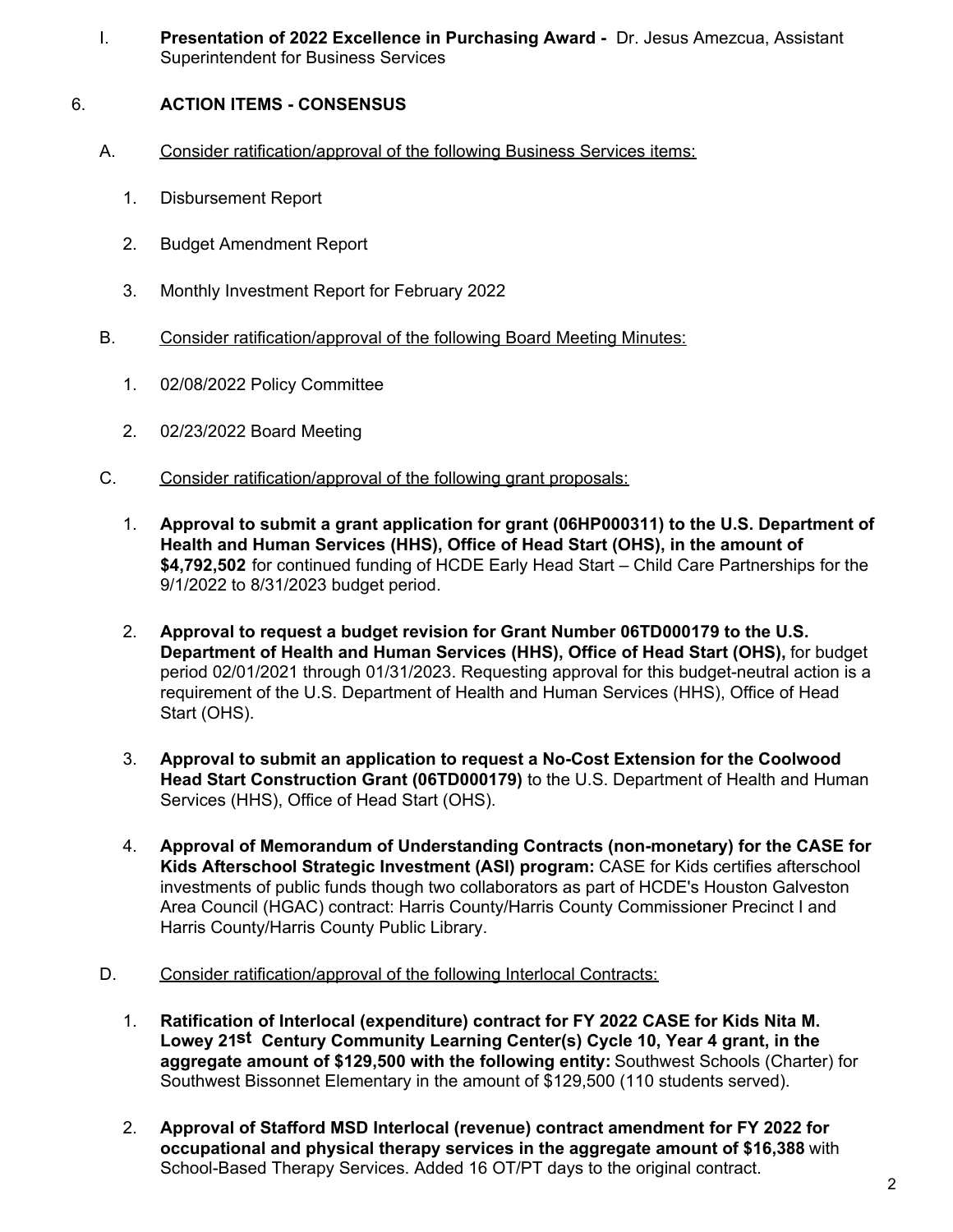- E. Consider approval of the following items for the HCDE Choice Partners Cooperative:
	- 1. **Approval of the Contract Award for job no. 22/022MJ for Waterproofing, Roofing, and Masonry with the following vendors:** A.W. Farrell & Son, Inc. dba Farrell Roofing (#22/022MJ-01); Atlas Universal Roofing, Inc. dba Atlas Universal, Inc. (#22/022MJ-02); D7 Roofing & Metal, LLC (#22/022MJ-03); Mid-Continental Restoration Co., Inc. (#22/022MJ-04); Reliable Commercial Roofing Services, Inc. (#22/022MJ-05); Shielder Ventures, LLC dba D&G Quality Roofing (#22/022MJ-06); Tadco, LLC (#22/022MJ-07); Texas Liqua Tech Services, Inc. dba Liqua Tech (#22/022MJ-08), and Weatherproofing Services (#22/022MJ-09) for the period 04/20/2022 through 04/19/2023.
	- 2. **Approval of the Contract Award for job no. 22/023MJ for Signage and Related Items with the following vendor:** National Signs (#22/023MJ-01) for the period 04/20/2022 through 04/19/2023.
	- 3. **Approval of the Contract Award for job no. 22/024MJ for Painting, Drywall, & Flooring with the following vendors:** Dura Pier Facilities Services, LTD dba Facilities Sources (#22/024MJ-01); FCS Services LLC dba AD2 Construction Services (#22/024MJ-02); Mitchell Paint & Wallcovering, Inc dba Mitchell Contracting (#22/024MJ-03); Panhandle Steel Buildings, Inc (#22/024MJ-04); Westco Ventures LLC (#22/024MJ-05) for the period 4/20/2022 through 4/19/2023.
	- 4. **Approval of HCDE Interlocal Agreements with:** Avondale Elementary School, Avondale, Arizona; El Paso County, Colorado Springs, Colorado; Fort Bend County Emergency Services District 4, Fulshear, Texas; Greenville City, Greenville, Texas; Legacy Traditional Schools, San Antonio, Texas; National Math and Science Initiative, Dallas, Texas; Sul Ross State University, Alpine, Texas; Tucson Unified School District, Tucson, Arizona; Washington State University Vancouver, Vancouver, Washington, and Workforce Solutions Borderplex, El Paso, Texas.
- F. Consider ratification/approval of the following items for Internal Purchasing:
	- 1. **Approval of audit services engagement with Whitley Penn (job no. 21/028YR) for fiscal year ending August 31, 2022, for an estimated amount of \$55,200.** Per Texas Education Agency requirements, an annual independent audit must be conducted.
	- 2. **Approval of Contract Award for job no. 21/074IA-2 Contracted Services for Professional Development, Speakers and Trainers for the Teaching and Learning Center Division with the following proposer(s):** Aha! Process, Inc. (Dr. Ruby K. Payne); Aperture Education; Attainment Company, Inc.; Center for Student Achievement Solutions, LLC; Frog Street Press, LLC; HIP Healthy Innovative Processes; Imagireading Adventures LLC; Improving Student Outcomes; Imagination Station Inc. dba Istation; UT Austin-University of Texas at Austin HS (K-16 Education Center); Lakeshore Learning Materials; Pretty Smartt Foundation; Scholars for the Soul: An Educational Solutions Firm, LLC; Writers in the Schools; Young Audiences Inc. of Houston; Youth Enrichments; and Yvette De Luna for the period of 05/01/2022 through 04/30/2027.
	- 3. **Approval of Contract Award for job no. 22/012IA-2 for CASE for Kids Youth Services for Afterschool and Summer with the following vendors:** 6crickets, Inc.; A Better Day Foundation, LLC; A.I.R. Project; American Festival for the Arts (AFA); Alliance Financial Ministries, Inc.; American Robotics Academy (Animation Station Inc.); Art League Houston (Ash); ArtStartHouston (Tanai Walker); Assoc for the Advancement of Mexican Americans (AAMA); Avenue; Bayou City Fencing Academy (Spirit of Youth Fencing Foundation); BenCheri Educational Center; Bethel's Family Christian Academy, Inc.; BookNook, Inc.; Boykins Youth Foundations; Brazillian Cultural Institute; Bridge Year; Bridging The Digital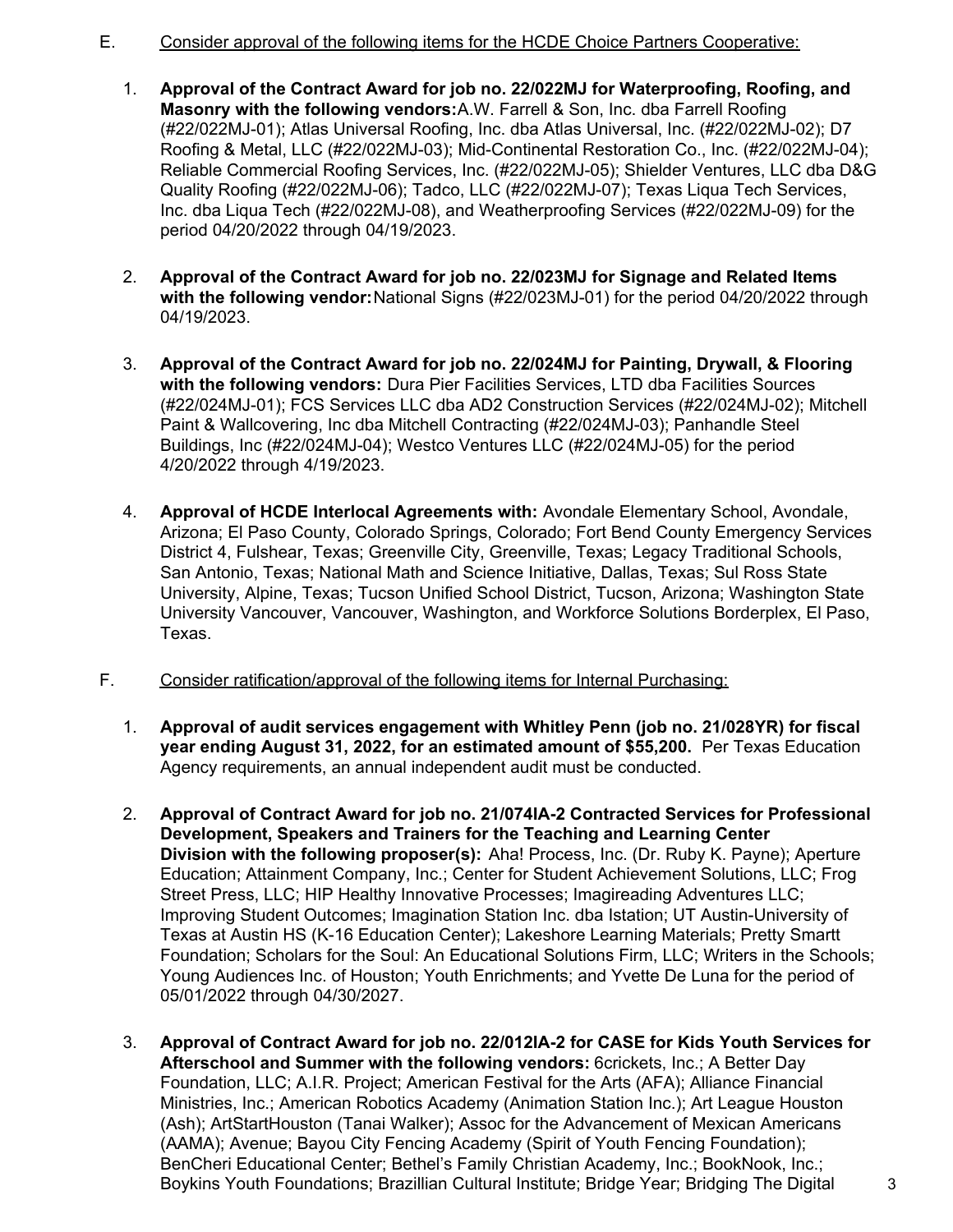Divide; Bsgg Youth Program-Stop the violence (Salon 180 angels, Inc.); Campbell Learning Center; Change Happens; Children's Museum of Houston; Chinese Community Center, Inc.; Choice Nation Academy; CollegeCommunityCareer; Color of Life Community Resource & Activity Center; Comligo USA, Inc.; Committee for Children; Community Family Centers; Comp-U-Dopt; Connect Community; Consumer Energy Education Foundation; Creativity Shell (EZ Kids Creativity Shell); Dance Another World; Diaz Music Institute; Discovering U; Double Vision Dance, Inc.; Dr. Mary E. White International, LLC; DreamWhere; Envimei; Exalted Arts; Excel Beyond Circumstances (Meredith James); Expressions Productions (1972); For The Children Consulting; FotoFest, Inc.; Guitar Initiative, Inc.; Harris County Cultural Arts Center; Harris County Precinct One Street Olympics, Inc.; Houston Ballet Foundation; Houston Healthy Hip-Hop (Chris Cortez); Houston Tennis Association, Inc.; Houston Youth Symphony (Houston Youth Symphony and Ballet); Houston: reVision; HTC Youth Center (Holy Trinity Church & Youth Center); HYPE Freedom School, Inc.; JS&D Sports Development Outreach Ministries; JumpBrunch (CSCRM, Inc.); KEW Learning Academy; Kidz Knect Resource Center; Konnecting the Dots; Laddering Your Success, LLC; Living Word Christian Academy; M.E.N. (Mentoring, Educating & Nurturing,Inc.); Mad Science of Houston (Little Scientists Inc.); Magnolia Park Arts & Community; Mission Milby C.D.C; Multicultural Education and Counseling through the Arts; Neighbors in Action; Newspring; Partnership for the Advancement and Immersion of Refugees; Perfect Connection; Precint2gether, Inc.; Purpose Kids (Fellowship of Purpose Early Childhood Learning Center); Quest Learning Institute; Retrain America; RSA of Dance & Performing Arts; Safe Diversity Communities; Science of Sport; Second Chance Technology Edge High School; Shamelessly Saved Productions; SHAPE Community Center, Inc.; SMART Core Labs (Animation & Robotics for Kids LLC); Social Motion, Inc.; Southside Driving Centre (Southside Driving LLC); Studentnest.com; Tackle Tutoring; TAPS Academy; The Alliance (Alliance for Multicultural Community Services); The Center for Pursuit; The Chauncy Glover Project; The City of Deliverance Life Center; The FORGE for Families; The PRYDE Foundation; The Woods Project (The Woods Project, Inc.); Tier One Learning, LLC; Ties Required Plus; TWST4Girls; U.S. Dream Academy, Inc.; Visual Arts Productions; We Are Writer's Block; Young Audiences, Inc. of Houston; and Youth Enrichments (Chicks with Class LLC) for the period 05/01/2022 through 04/30/2027.

- 4. **Approval of Contract Award for job no. 22/026EJ for Performance Evaluation Design with the following vendor:** Cooperative Personnel Services, dba CPS HR Consulting for the period 05/01/2022 through 04/30/2027.
- 5. **Approval of National Cooperative Purchasing Alliance (NCPA) Interlocal Agreement with HCDE. Region 14 ESC is NCPA's lead public agency. (This is necessary to participate in the cooperative for goods/services not available through HCDE's Choice Partners cooperative program.)**

### G. Consider ratification/approval of the following Revenue Agreements:

- 1. **Ratification of Interlocal (revenue) contract for FY 2022 in the aggregate amount of \$180,882 with Highpoint School East with the following district:** Goose Creek Consolidated ISD for eighteen (18) in-county annual contracts in the amount of \$180,882 (\$10,049 each) for the contract period of 08/23/2021 through 06/03/2022.
- 2. **Ratification of Interlocal (revenue) contract for FY 2022 in the aggregate amount of \$381,648 with Academic and Behavior School West with the following district:** Fort Bend ISD for sixteen (16) out of-county annual contracts in the amount of \$381,648 (\$23,853 each) for the contract period of 08/23/2021 through 06/03/2022.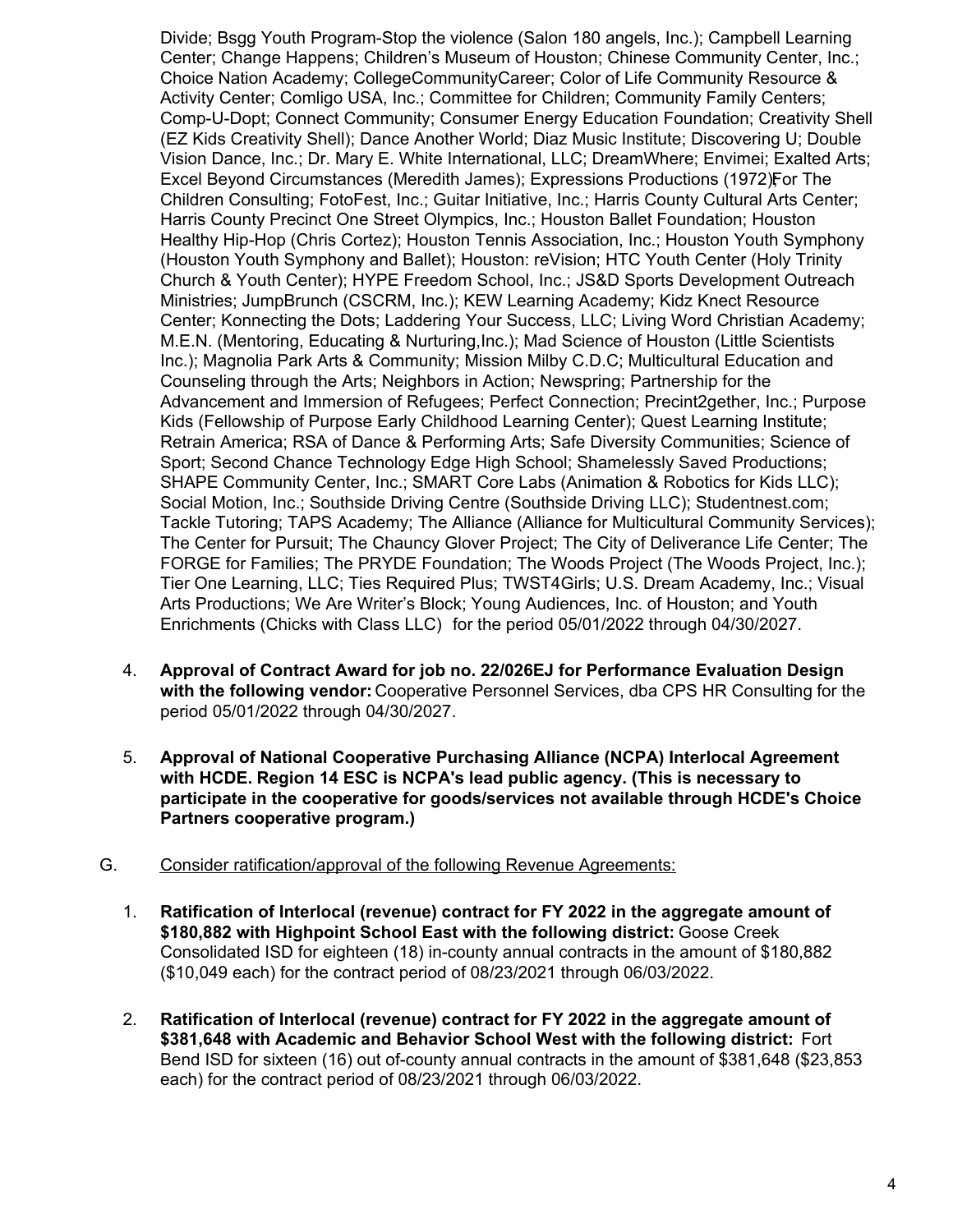3. **Ratification of Interlocal (revenue) contract amendments for FY 2022 in the aggregate amount of \$473,254 with Academic and Behavior School West with the following districts:** Amendment to the Annual Contract - Fort Bend ISD for sixteen (16) out of-county annual contracts in the amount of \$381,648 (\$23,853 each) to include consideration of the bus aide services not to exceed and additional \$9,186, if necessary (Bus Aide Services \$19 an hour); Amendment to the Annual Contract - YES Prep Public Schools to increase the aggregate amount from \$41,210 to \$82,420 (an increase of \$41,210) for two (2) additional units (in-county \$20,605) for the period of 08/23/2021 through 06/03/2022.

# 7. **ACTION ITEMS - NON-CONSENSUS**

A. Consider second reading and final approval of the following revised local policies:

- a. BJA (Local) b. CB (Local) c. CE (Local) d. CFD (Local) e. CH (Local) f. CQB (Local) g. DEC (Local) h. DFE (Local) i. DP (Local) j. FFG (Local) k. FL (Local)
- B. **Consider approval of a resolution delegating authority to accept a contract employee's resignation** effective before the end of the school year.
- C. **Consider approval of a resolution delegating authority to accept a contract employee's resignation** effective at the end of the school year or submitted before the penalty-free resignation date.
- D. **Consider approval of amended Interlocal Participation Agreement** between Harris County Department of Education and TASB Risk Management Fund effective 05/01/2022. (This agreement is to participate in the TASB Worker's Comp Program.)
- E. **Consider approval of the 2022-2023 HCDE Work/Holiday Calendar.**
- F. **Consider approval of a resolution regarding recruitment and retention incentives** for Schools and School-Based Therapy Services staff.
- 8. **EXECUTIVE SESSION** Under the Texas Government Code pursuant to any and all purposes permitted by Sections 551.001-551.084, including, but not limited to: 551.071; 551.074
	- A. **Deliberate** the appointment, employment, evaluation, reassignment, duties, discipline and/or dismissal of HCDE employees.
	- B. **Deliberate** the purchase, exchange, sale and/or value of real property(ies) and obtain legal advice regarding the same.
- 9. **RECONVENE** for possible action on items discussed in executive session
- 10. **Discussion and possible action regarding future agenda items**